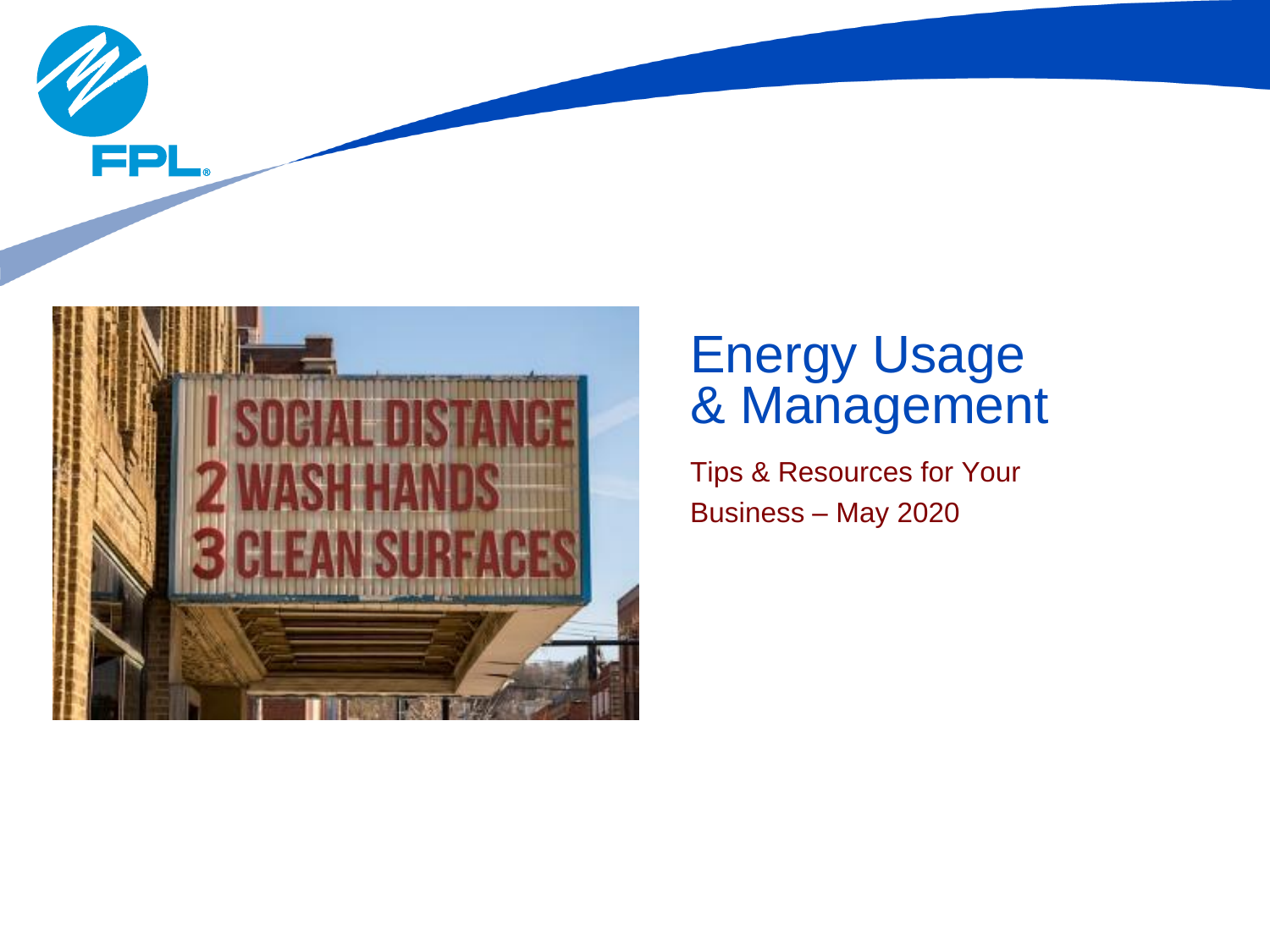## We're here to help during this difficult and unsettling time

- In addition to providing a **May bill credit** of approximately 25% and offering **payment assistance**, FPL will work with you to make sure your lights stay on
- We have implemented measures, such as suspending electrical disconnections, providing payment extensions and waiving certain late payment fees for customers in a hardship situation – policies that will remain in effect while Florida is under a state of emergency



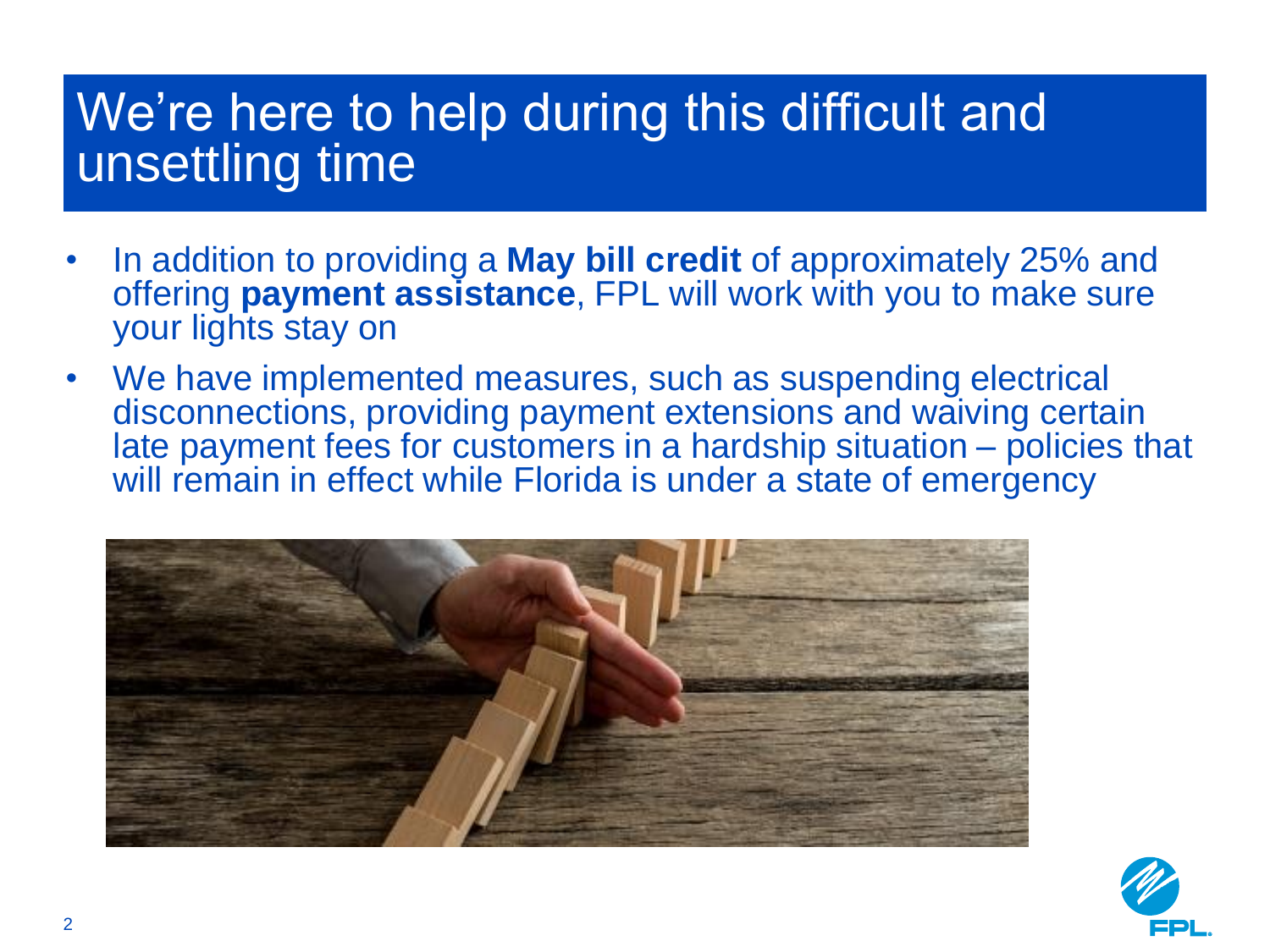## We're here to help during this difficult and unsettling time

- For customers experiencing hardship as a result of COVID-19, we have resources from FPL available to help. Visit us frequently at **www.fpl.com/business/coronavirus.html** for the latest COVID-19 updates or contact a Business Energy Expert at **BEE@FPL.com** or **800-375-2434**
- We encourage you to explore **resources** available to learn about Coronavirus Aid, Relief, and Economic Security (CARES) Act. We'll continue to help connect customers with appropriate resources from federal, state and local agencies
- Consider our **tips and tools**  to help manage energy usage and expenses



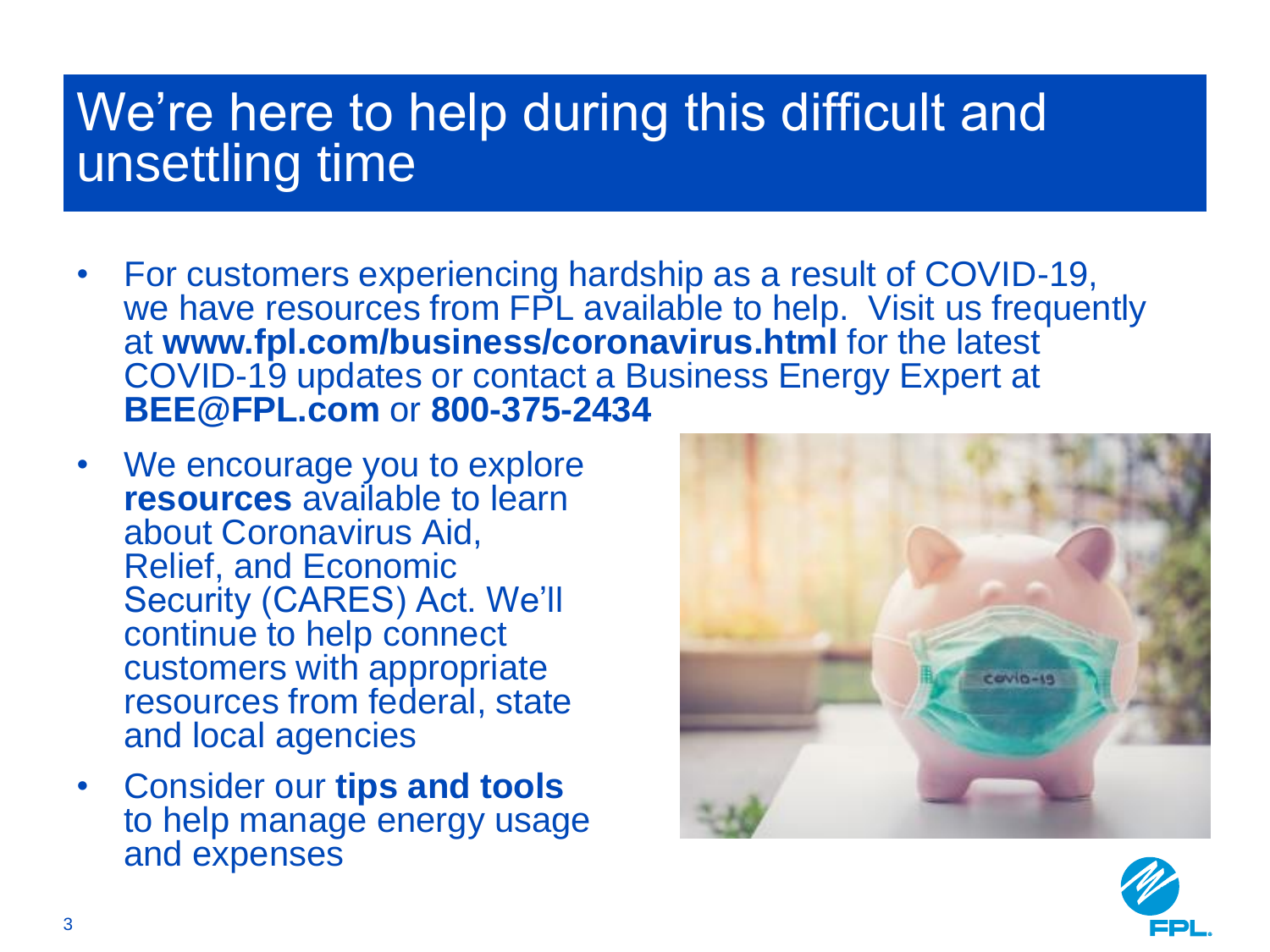## We have energy saving tips and tools that can help you manage your bill

### Heating, Ventilation, and A/C

- There is a direct connection between outdoor temperatures and energy usage. During warmer months, air conditioning systems run longer to keep your business cool
- On average, HVAC energy use accounts for 40-70 percent of a commercial energy bill each month – and about 50 percent on an annual basis
- Avoid overcooling underutilized spaces



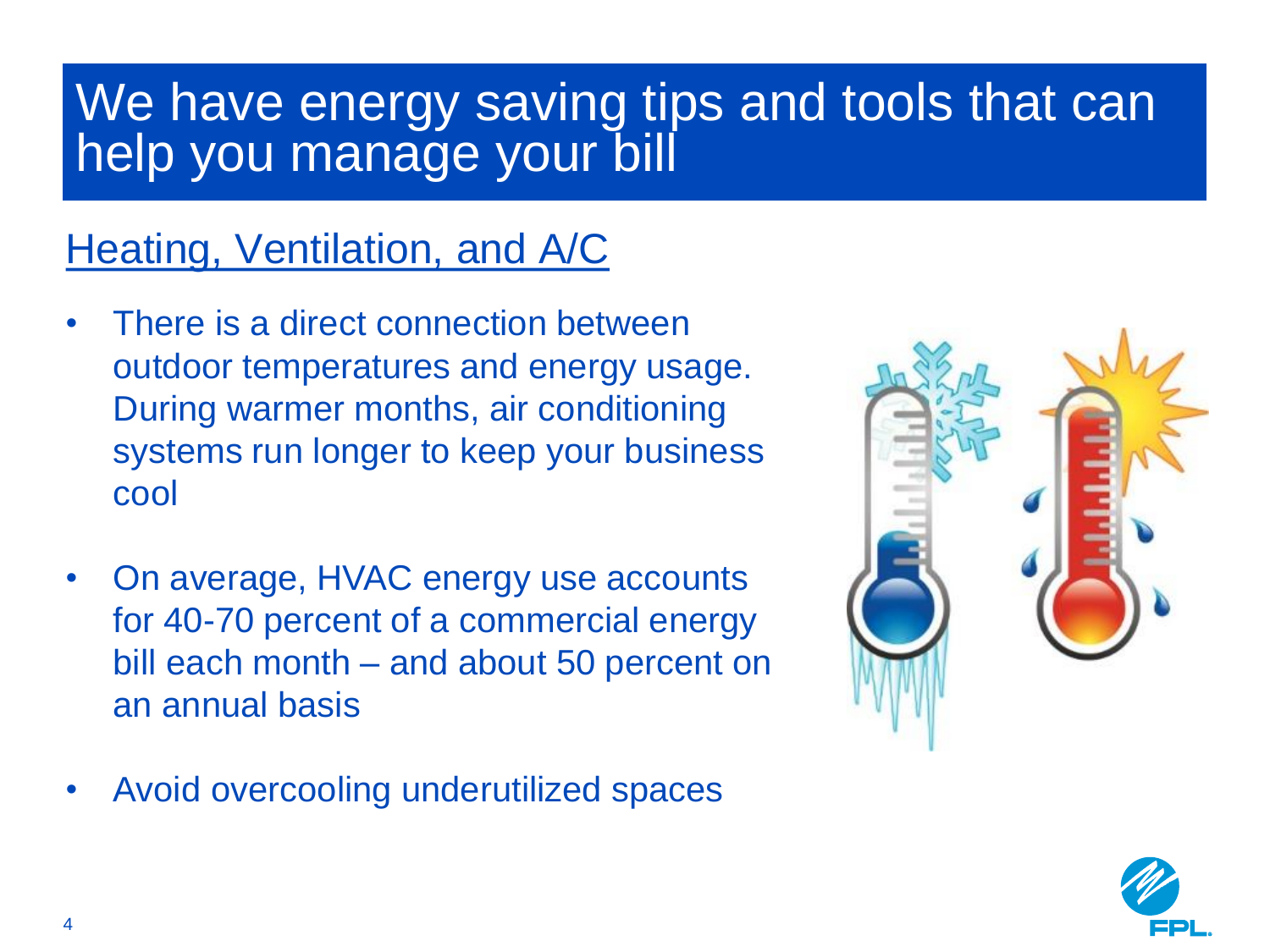# We have energy saving tips and tools that can help you manage your bill

### Heating, Ventilation, and A/C (cont'd)

- Raise thermostat settings to reduce consumption while still maintaining appropriate humidity control (typically, 65% relative humidity or less)
	- As a rule of thumb, you can get about a 3 percent HVAC savings for each degree you raise the thermostat setting
	- In most cases we recommend raising the temperature to 82 degrees or higher when unoccupied, however, consider turning the A/C completely off if humidity control is not a concern
	- Keep in mind that raising settings may not be appropriate for all applications (for example candy stores, libraries, art work and any location that is temperature or humidity sensitive)
	- Use shades and blinds to reduce direct heat gain



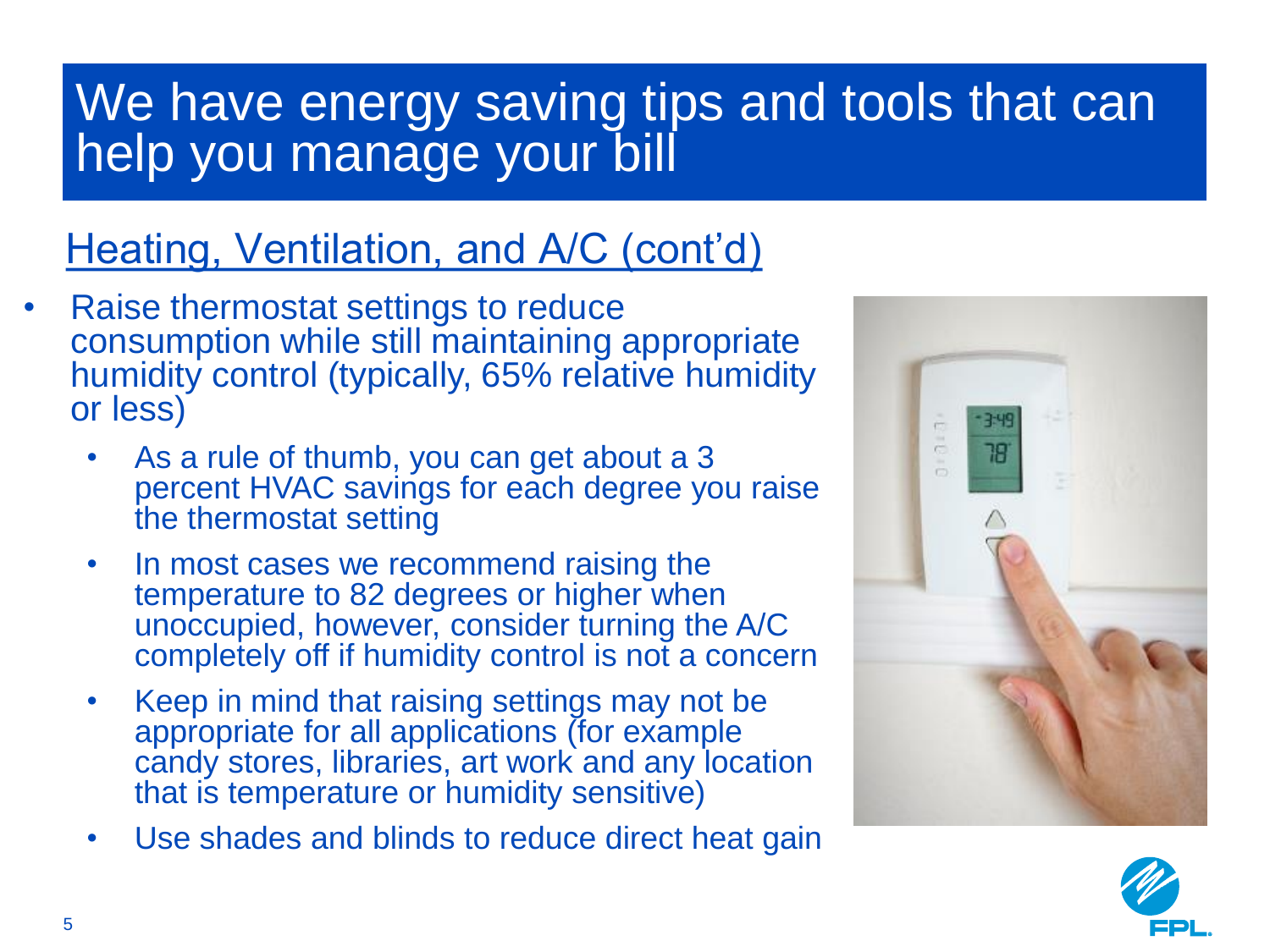# We have energy saving tips and tools that can help you manage your bill

### Heating, Ventilation, and A/C (cont'd)



- Programmable thermostats can help reduce air conditioning costs during unoccupied hours
- Regularly change HVAC filters and tune-up your HVAC units (clean coils and check refrigerant charge)
- If facility is shut down or unoccupied, you may be able to
	- Reduce outside air intake system
	- Turn off or reduce exhaust air systems
	- As always, check local codes for allowable minimums
- Another valuable resource is ASHRAE (The American Society of Heating, Refrigerating and Air-Conditioning Engineers)
	- Visit www.ashrae.org/COVID19

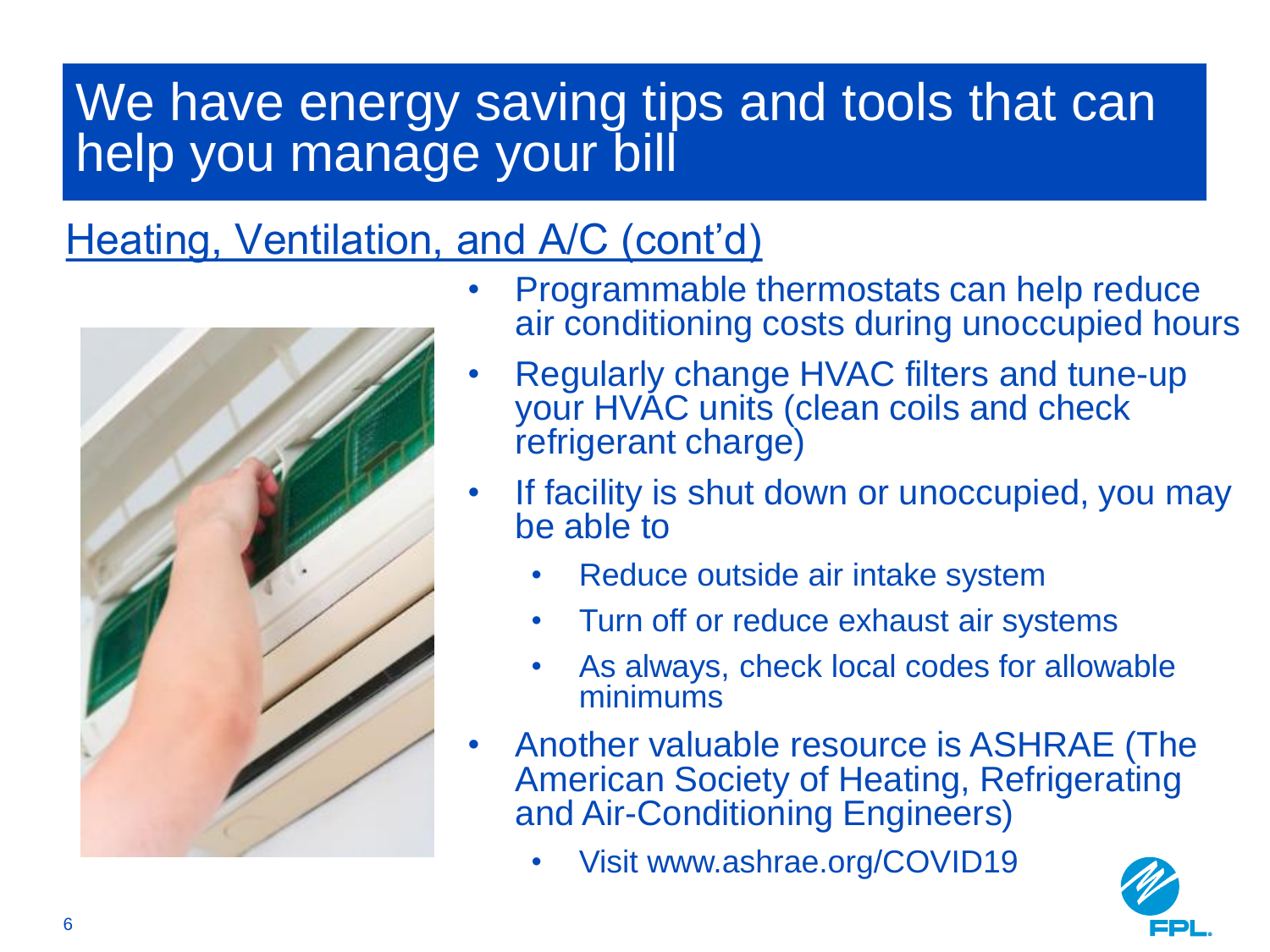# Additional quick and effective ways to help conserve energy and trim costs

### Equipment considerations for partial occupancy

### **Plug Load**

- Unplug or turn off unnecessary appliances (breakroom equipment, water coolers, etc.)
- Turn off water heater
- Turn off office equipment such as, computers, printers, copy machines, or set them to "sleep mode" when not in use

### **Pumps**

• For pools that are closed, consider reducing pump runtime to minimum needed to maintain water quality and code compliance



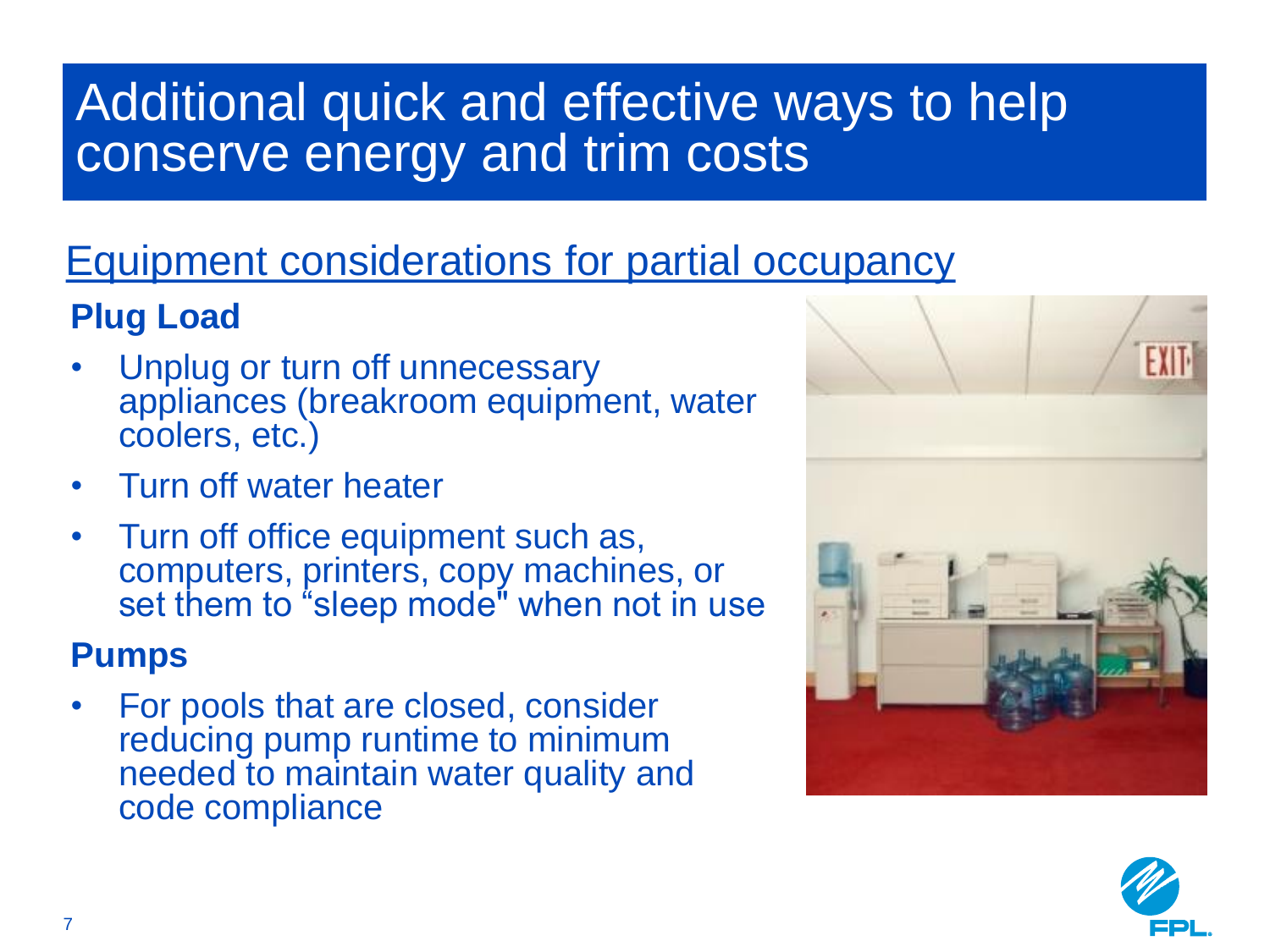# Additional quick and effective ways to help conserve energy and trim costs

### Equipment considerations for partial occupancy (cont'd)

### **Refrigeration**

• Consider consolidating and turning off unused refrigeration equipment. Examples include refrigerators, vending machines, walk-in coolers, ice machines, etc.

### **Lighting**

- Turn off lights if not needed for safety or emergency lighting purposes
- Adjust lights where practical in parking lot and garage

### *For a more complete list of equipment, please visit FPL.com*



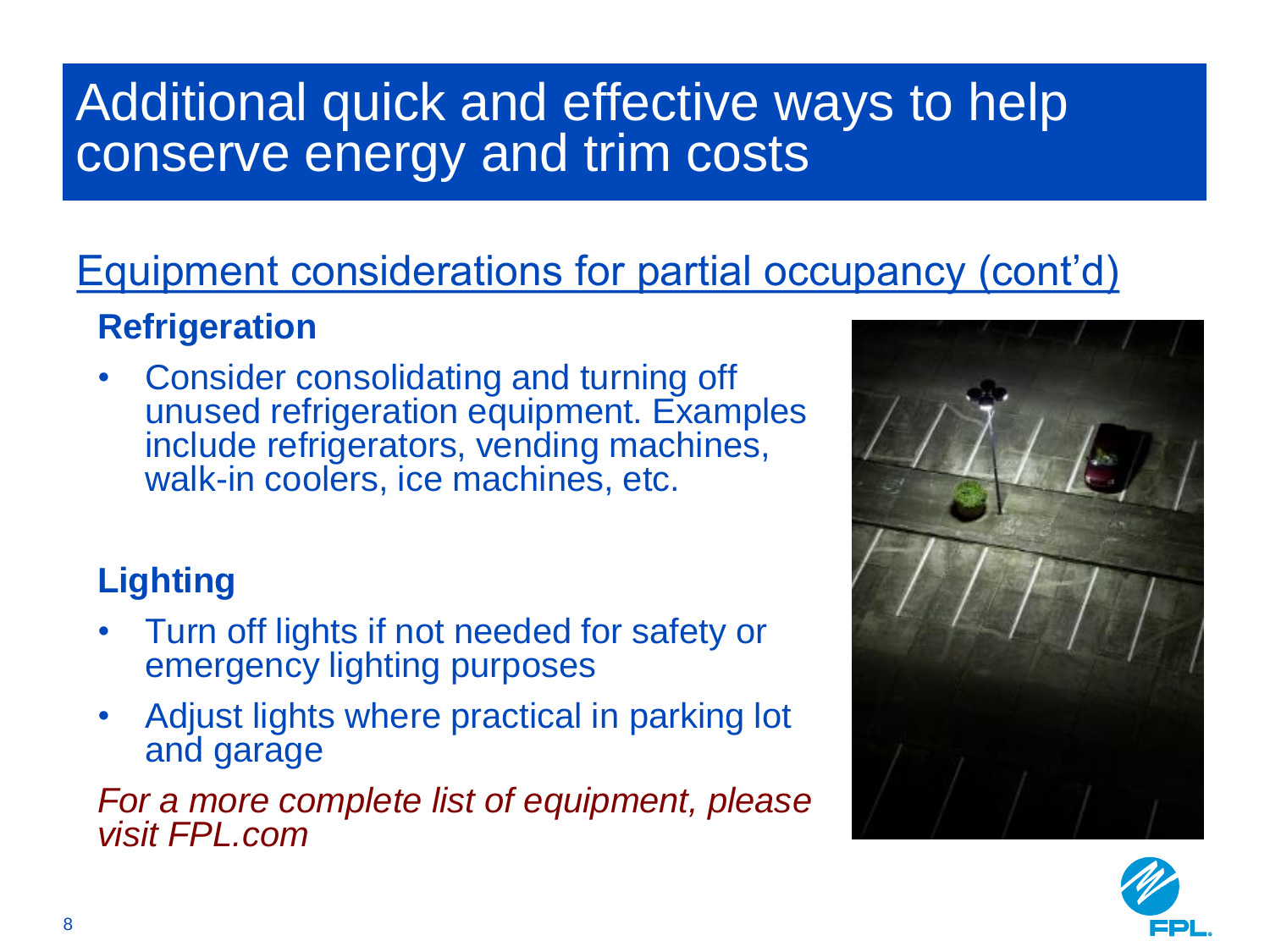### Manage your energy and see your actual cost and usage using online tools

### Additional Tips

• Visit your **Business Energy Dashboard** on FPL.com to track improvements, and identify usage trends, including your peak electrical demand



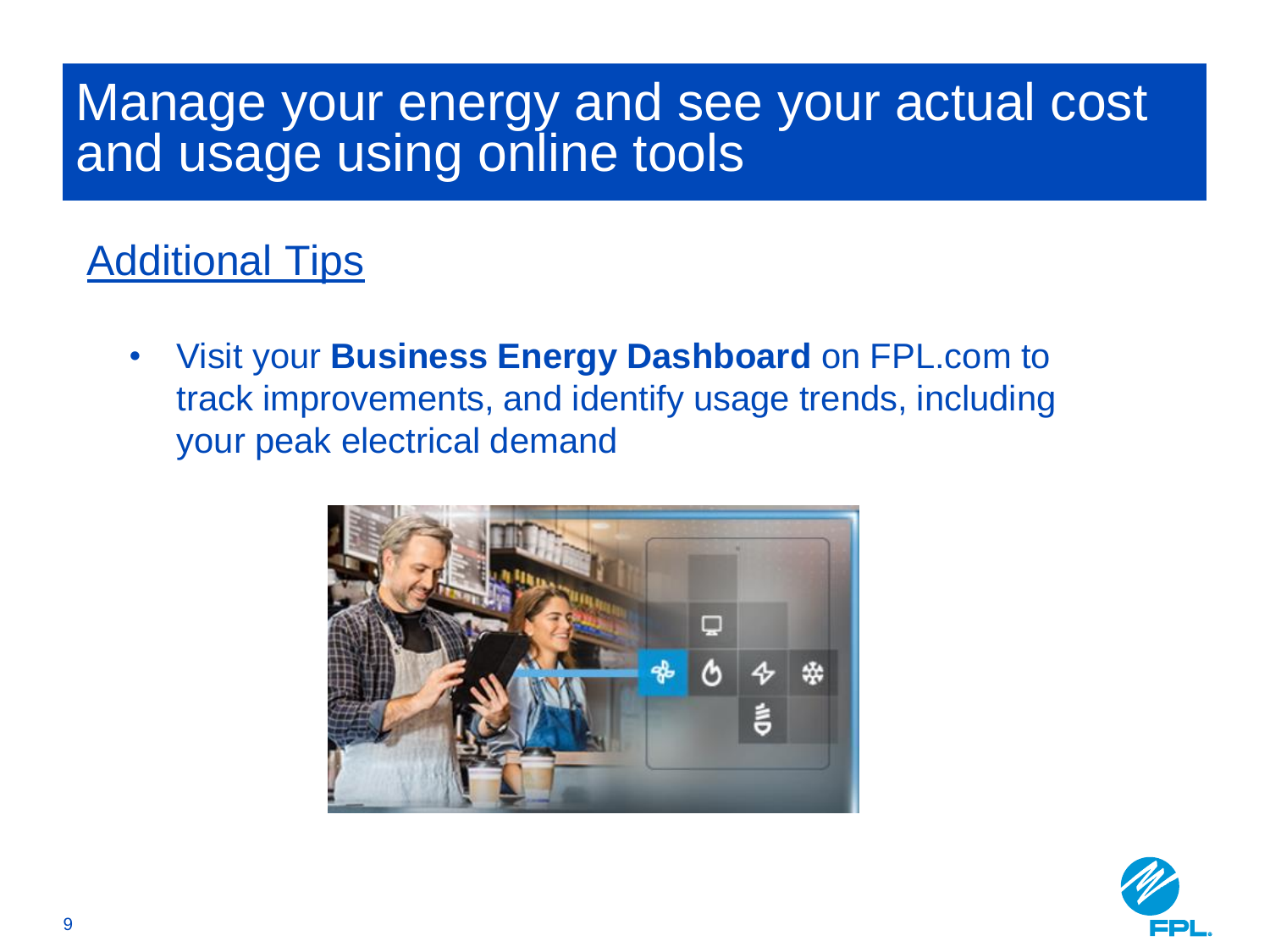### We have some energy management tips while working from home as temperatures rise



- $\checkmark$  Check and replace your AC filter frequently
	- Turn off your ceiling fan when you leave the room
	- Lower the temperature on your water heater
- $\checkmark$  Reduce your pool pump's run time by two hours or more a day, and reduce the pool's heating costs
- $\checkmark$  Switch to more efficient lighting
	- $\checkmark$  LED bulbs last three times as long as CFL bulbs, and use a fraction of the energy
	- $\checkmark$  Use dimmer switches inside to match your lighting level to your need
- $\checkmark$  Turn off electronics when not in use (Game Systems, TVs, etc.)

Visit FPL.com to activate your Energy Analyzer and track your usage

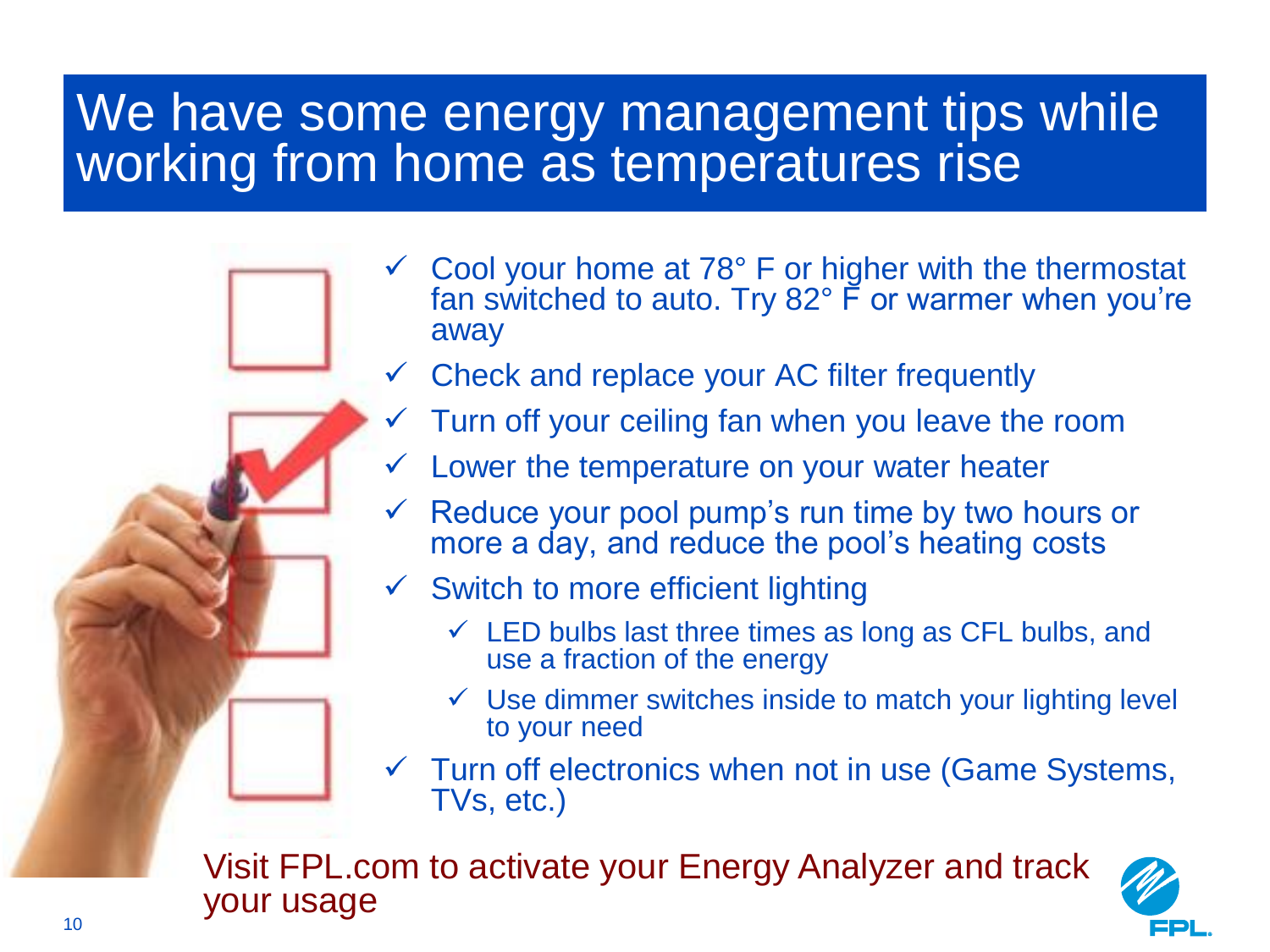### As businesses re-open, please be aware of peak demand

- Demand is a term used to describe how much electricity is used at any given moment. Most businesses have a meter that tracks and records the highest 30-minute level of electricity demand for each billing period. Demand is measured in kilowatts (kW), while the total amount of electricity used is measured in kilowatt-hours (kWh)
- Let's compare electricity use between two customers, as an example:
	- Both customers use the same amount of kilowatt hours (kWh) - 20,000 kWh - over the course of a month. The first customer uses a steady amount of electricity over the 30-day period while the second customer uses much of the 20,000 kWh in bursts over a few hours per day or a few days of the month



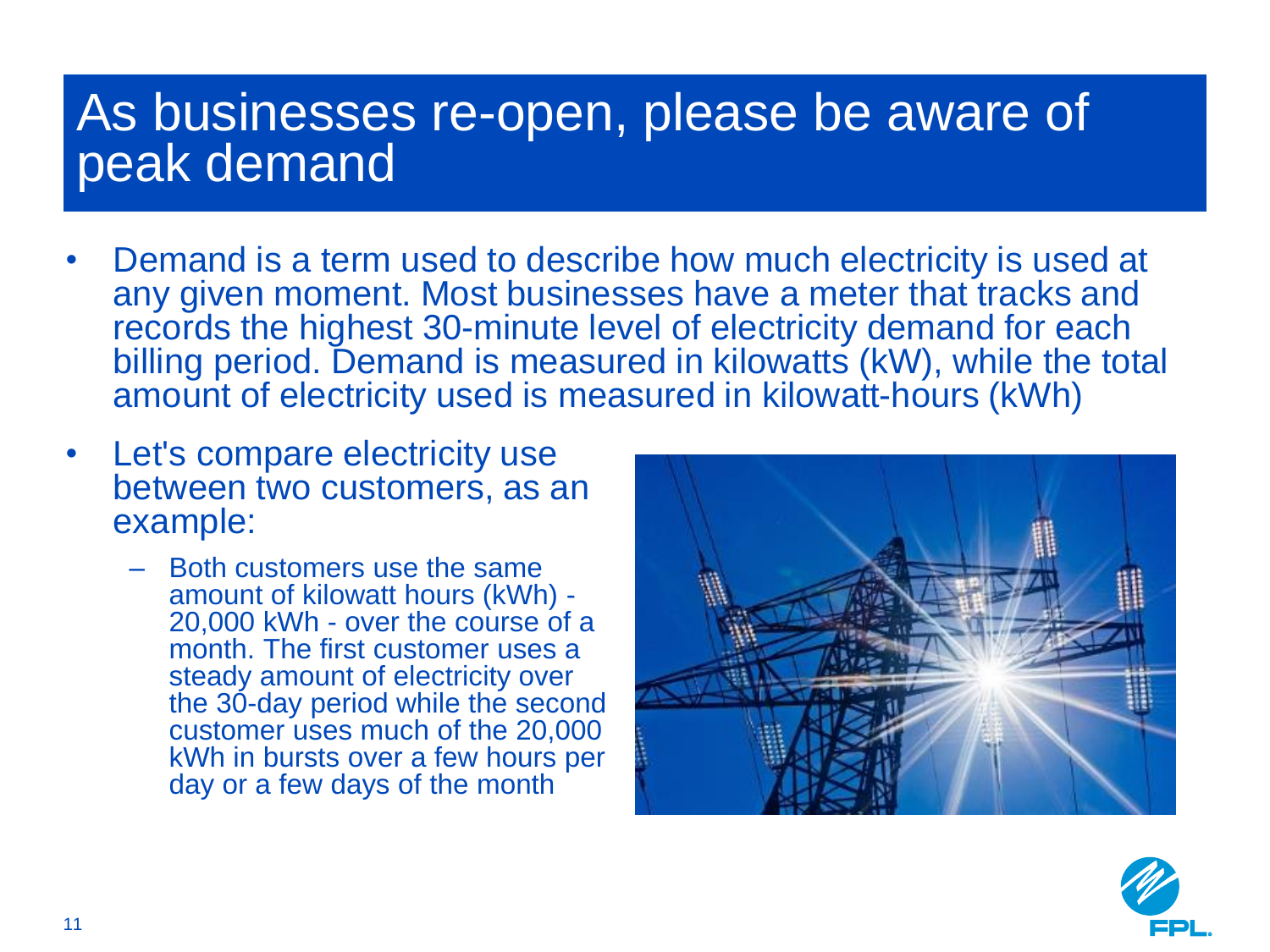### As businesses re-open, please be aware of peak demand (continued)

• Although both customers used the same amount of electricity, the second customer would be charged more for placing greater demand on the system during the short periods of time when their electrical use peaked



For more examples on demand, please visit FPL.com/rates/understanddemand.html

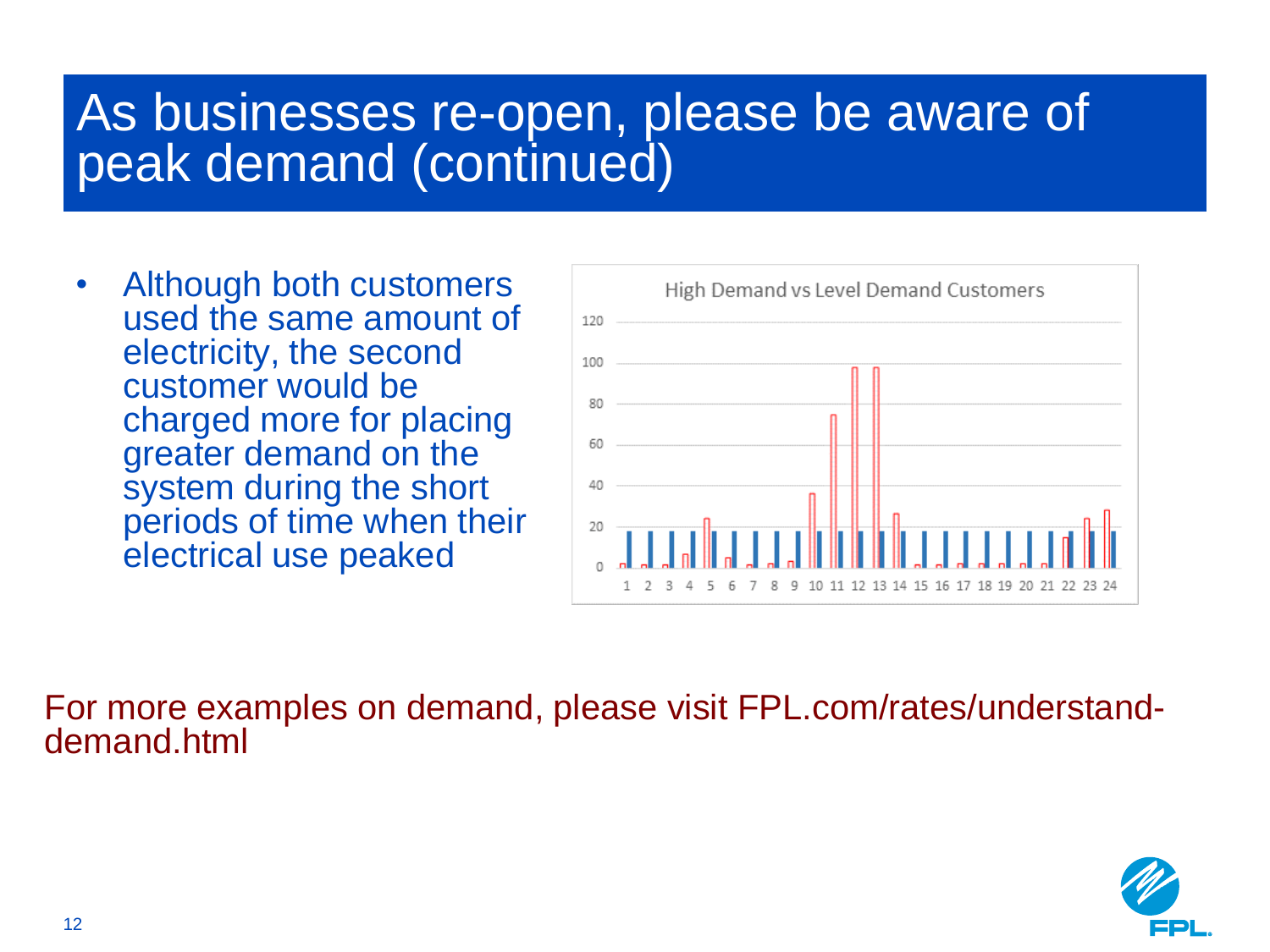## How to minimize your peak demand when you return to regular business operation

- For business customers on a demand rate
	- Avoid starting all of your equipment at the same time
	- Stagger/start HVAC Units
		- -- turn on half the units 24 hours before startup
		- and the remainder at least two hours before opening
	- Turn on 48 hours prior to business start up
		- water heater
		- -- refrigeration equipment including refrigerators, vending machines, walk-in coolers, ice machines, etc.



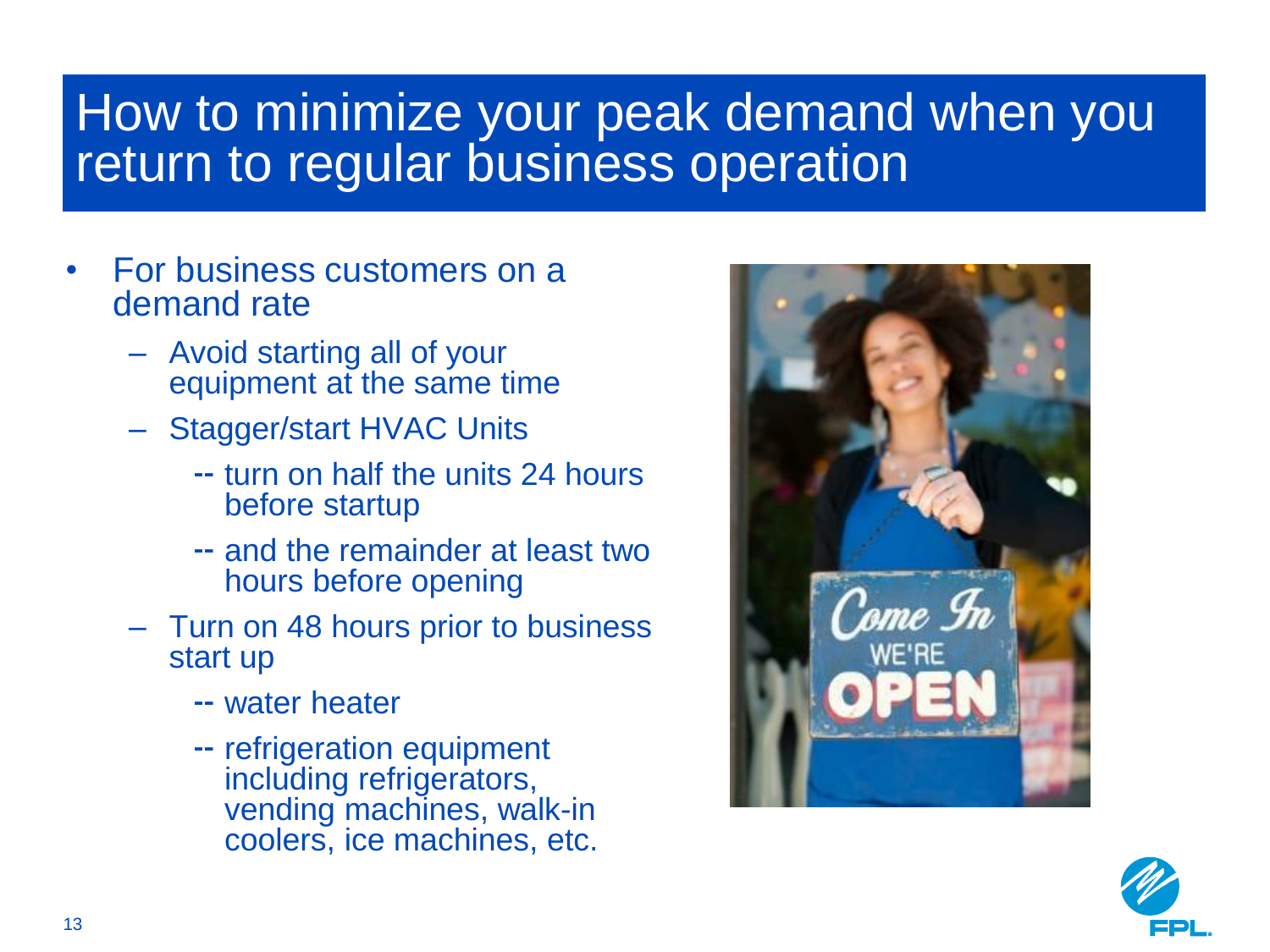## How to minimize your peak demand when you return to regular business operation

- **Allow HVAC system to reach set point before starting;** 
	- electric cooking equipment
	- exhaust systems, outside air make up systems
- **Office equipment** stagger startup
- Only turn on lighting in areas where needed until HVAC has reached it's set point temperature



• Avoid running irrigation, and other non-critical pumps until HVAC(s) reach it's set-point

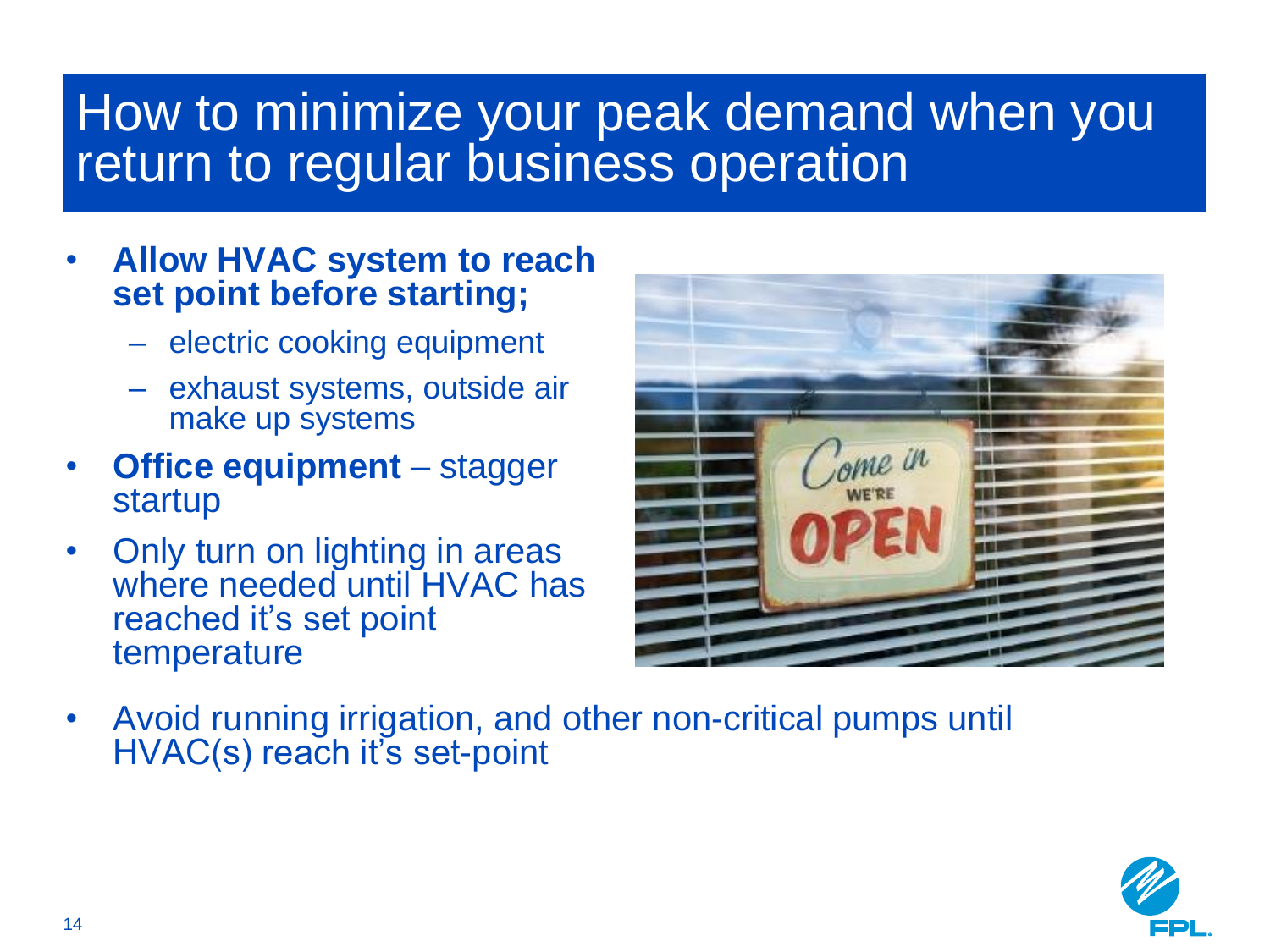# You may be eligible for funding under these programs









#### **Paycheck** Protection Program

- Provides direct incentive to keep workers on payroll
- Loan will be forgiven if funds are appropriately used for payroll, rent, mortgage and utilities

### Economic Injury Disaster Loan

- Working capital loans that may be used to pay fixed debts, payroll, accounts payable and other bills
- May include a loan advance that does not need to be repaid

### **SBA Express** Bridge Loan

• Provides access for up to \$25K with less paperwork if you have an existing relationship with **SBA** 

### SBA Debt Relief

• SBA will pay principal and interest on specific new and current loans